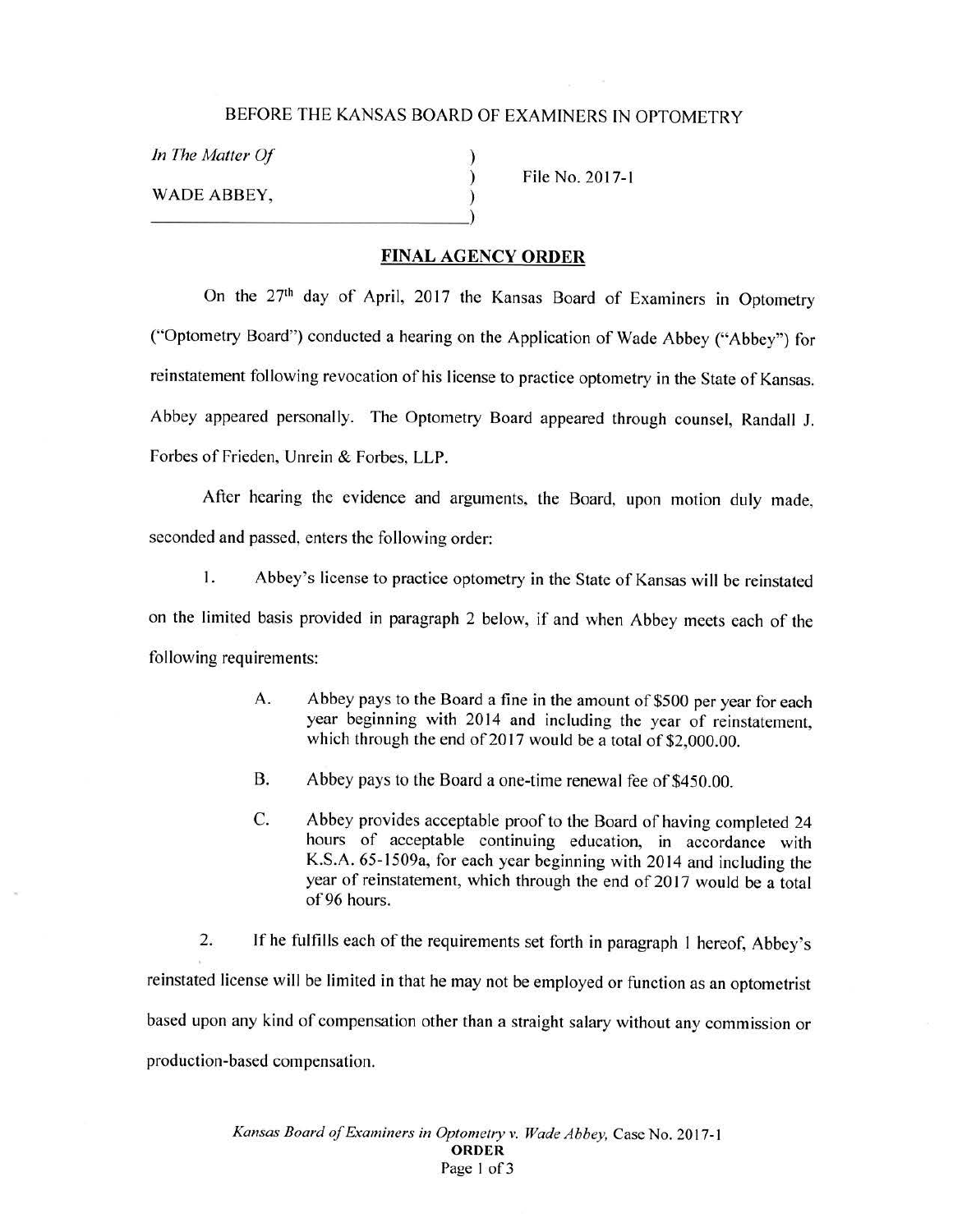**C,-f-lt** 

Date

 $\widetilde{\Sigma}$ 

 $\sim$ 

POHan

RON HANSEN, OD President Kansas Board of Examiners in Optometry

ί¥,